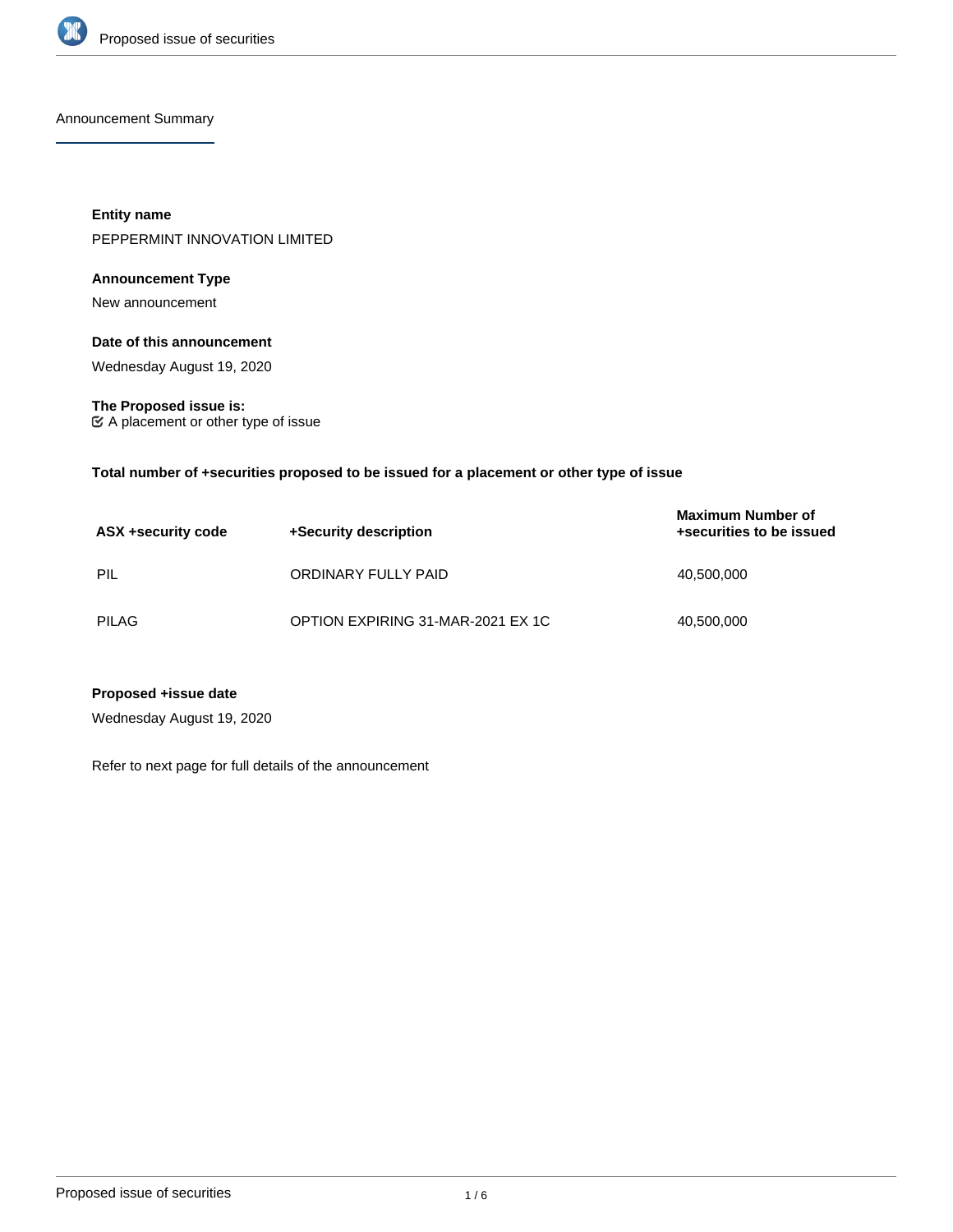

Part 1 - Entity and announcement details

# **1.1 Name of +Entity**

PEPPERMINT INNOVATION LIMITED

We (the entity named above) give ASX the following information about a proposed issue of +securities and, if ASX agrees to +quote any of the +securities (including any rights) on a +deferred settlement basis, we agree to the matters set out in Appendix 3B of the ASX Listing Rules.

**1.2 Registered Number Type**

**ACN** 

**Registration Number**

125931964

**1.3 ASX issuer code**

PIL

# **1.4 The announcement is**

New announcement

### **1.5 Date of this announcement**

Wednesday August 19, 2020

#### **1.6 The Proposed issue is:**

 $\mathfrak{C}$  A placement or other type of issue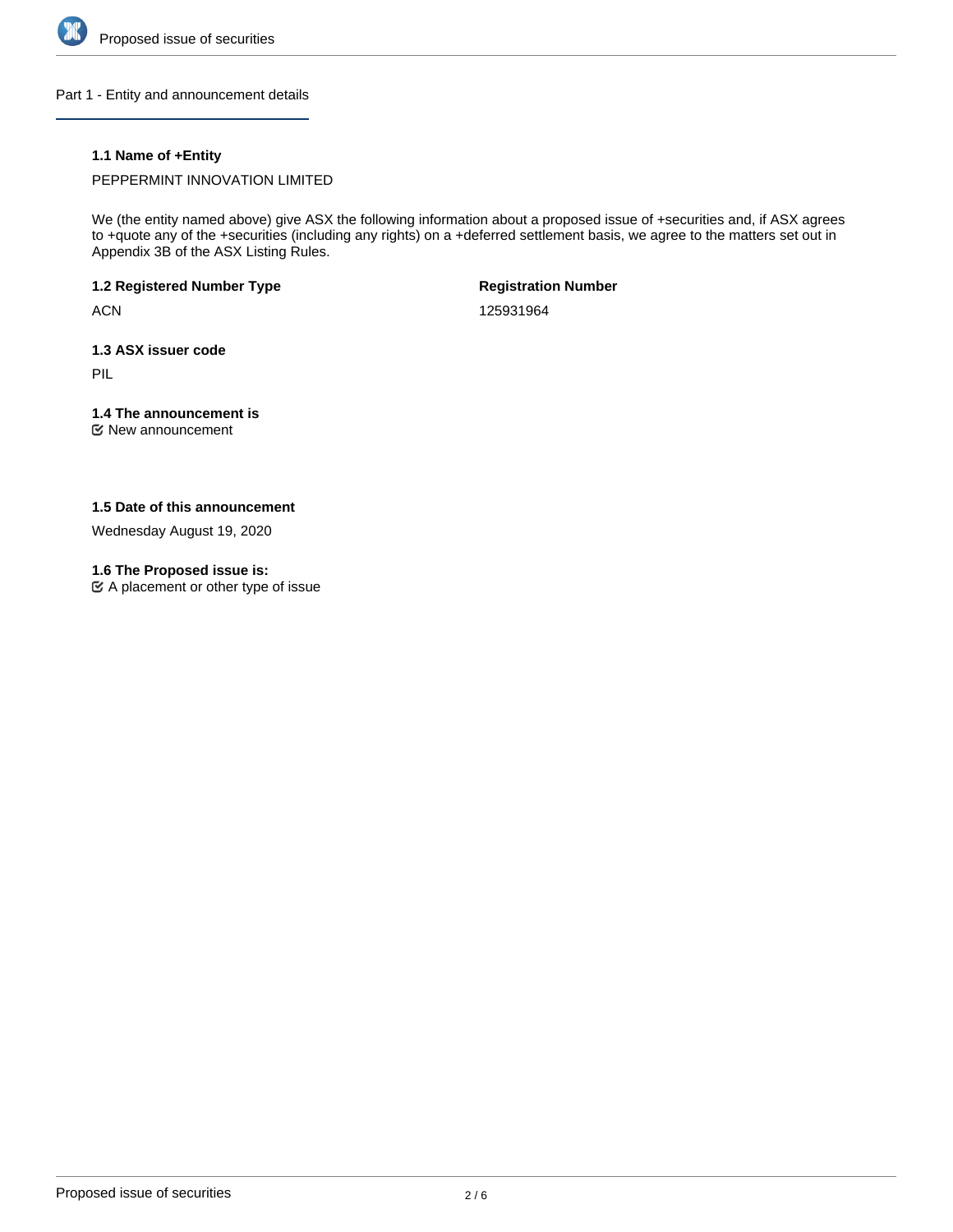

Part 7 - Details of proposed placement or other issue

Part 7A - Conditions

**7A.1 - Are any of the following approvals required for the placement or other type of issue?**

- **+Security holder approval**
- **Court approval**
- **Lodgement of court order with +ASIC**
- **ACCC approval**
- **FIRB approval**
- **Another approval/condition external to the entity**

Yes

7A.1a Conditions

| <b>Approval/Condition</b> | Date for determination | Is the date estimated or<br>actual?<br><b></b> ■ Estimated | ** Approval<br>received/condition met? |
|---------------------------|------------------------|------------------------------------------------------------|----------------------------------------|
| +Security holder approval | Sunday October 4, 2020 |                                                            |                                        |
|                           |                        |                                                            |                                        |

#### **Comments**

#### Part 7B - Issue details

**Is the proposed security a 'New class' (+securities in a class that is not yet quoted or recorded by ASX) or an 'Existing class' (additional securities in a class that is already quoted or recorded by ASX)?** Existing class

**Will the proposed issue of this +security include an offer of attaching +securities?** Yes

Details of +securities proposed to be issued

#### **ASX +security code and description**

PIL : ORDINARY FULLY PAID

#### **Number of +securities proposed to be issued**

40,500,000

#### **Offer price details**

**Are the +securities proposed to be issued being issued for a cash consideration?** Yes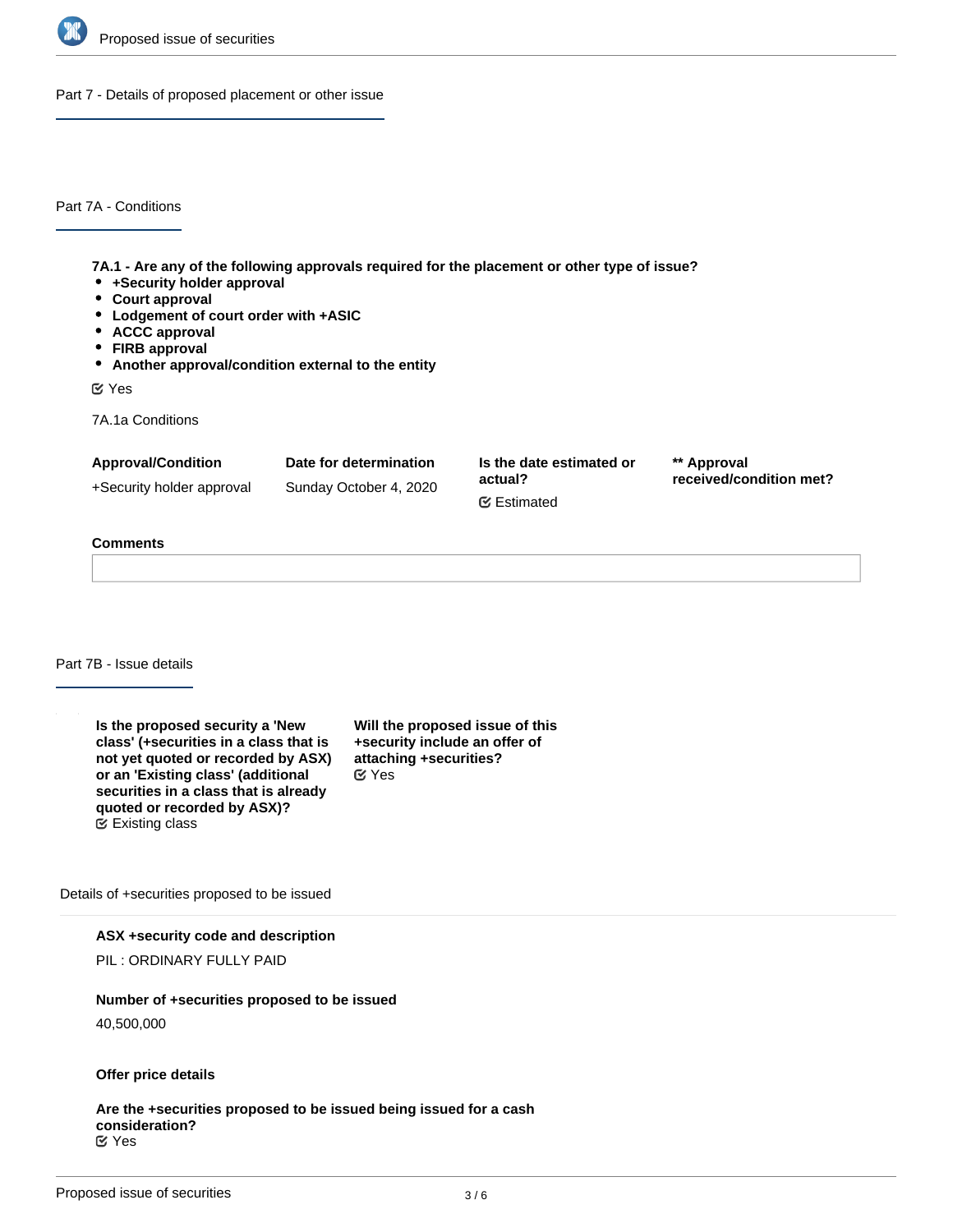

| In what currency is the cash |
|------------------------------|
| consideration being paid?    |

AUD - Australian Dollar

**What is the issue price per +security?** AUD 0.01000

**Will these +securities rank equally in all respects from their issue date with the existing issued +securities in that class?** Yes

Attaching +Security

**Is the proposed attaching security a 'New class' (+securities in a class that is not yet quoted or recorded by ASX) or an 'Existing class' (additional +securities in a class that is already quoted or recorded by ASX)?** Existing class

Attaching +Security - Existing class (additional +securities in a class that is already quoted or recorded by ASX)

# **Details of attaching +securities proposed to be issued**

# **ASX +security code and description**

PILAG : OPTION EXPIRING 31-MAR-2021 EX 1C

# **Number of +securities proposed to be issued**

40,500,000

# **Offer price details**

**Are the +securities proposed to be issued being issued for a cash consideration?** No

# **Please describe the consideration being provided for the +securities**

The options are attached to shares being issued at a price of \$0.01 cent per share.

**Please provide an estimate of the AUD equivalent of the consideration being provided for the +securities**

**Will these +securities rank equally in all respects from their issue date with the existing issued +securities in that class?**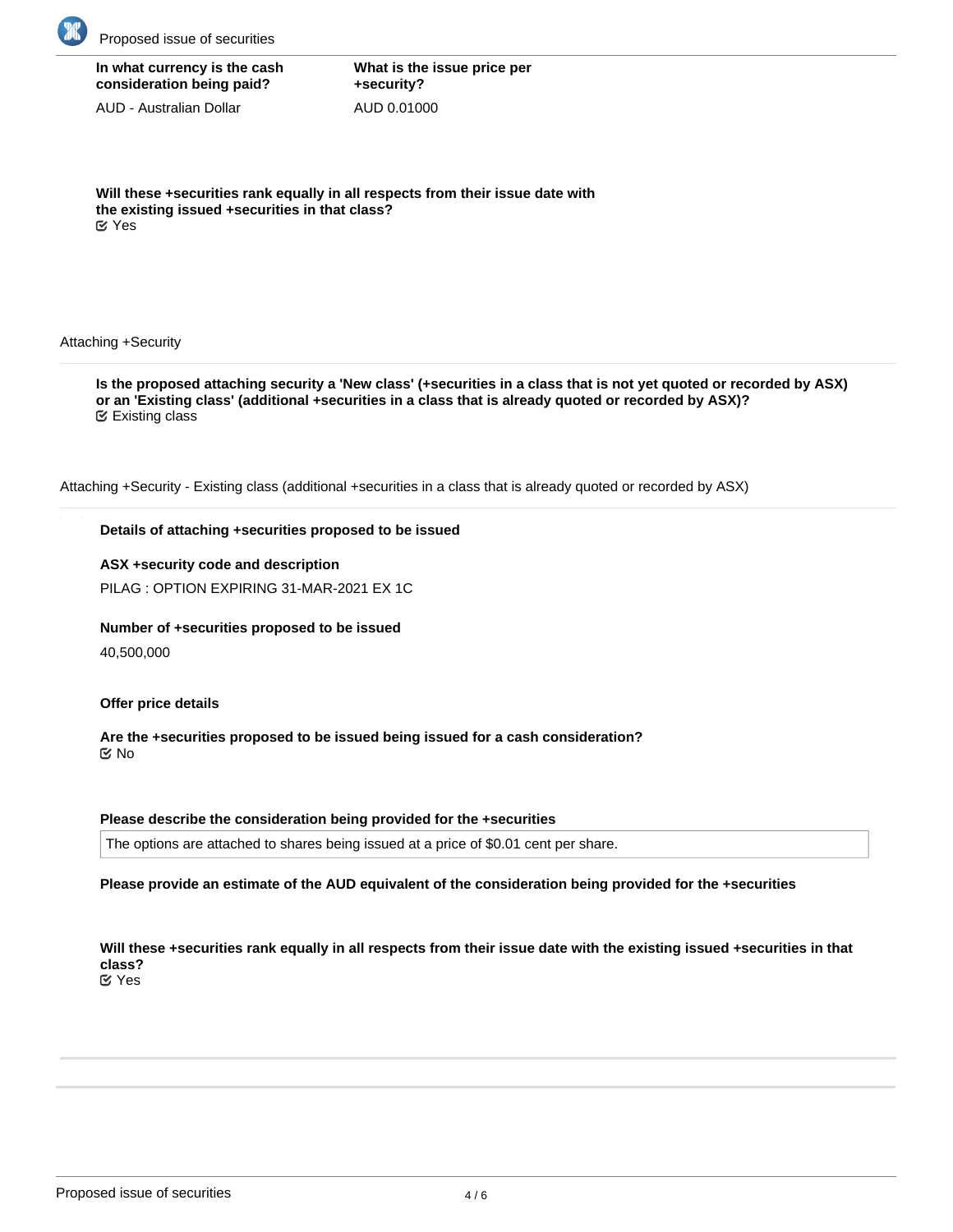

Part 7C - Timetable

**7C.1 Proposed +issue date**

Wednesday August 19, 2020

Part 7D - Listing Rule requirements

**7D.1 Has the entity obtained, or is it obtaining, +security holder approval for the entire issue under listing rule 7.1?** Yes

**7D.1a Date of meeting or proposed meeting to approve the issue under listing rule 7.1**

Sunday October 4, 2020

**7D.2 Is a party referred to in listing rule 10.11 participating in the proposed issue?** No

**7D.3 Will any of the +securities to be issued be +restricted securities for the purposes of the listing rules?** No

**7D.4 Will any of the +securities to be issued be subject to +voluntary escrow?** No

Part 7E - Fees and expenses

**7E.1 Will there be a lead manager or broker to the proposed issue?** No

**7E.2 Is the proposed issue to be underwritten?** No

**7E.4 Details of any other material fees or costs to be incurred by the entity in connection with the proposed issue**

Part 7F - Further Information